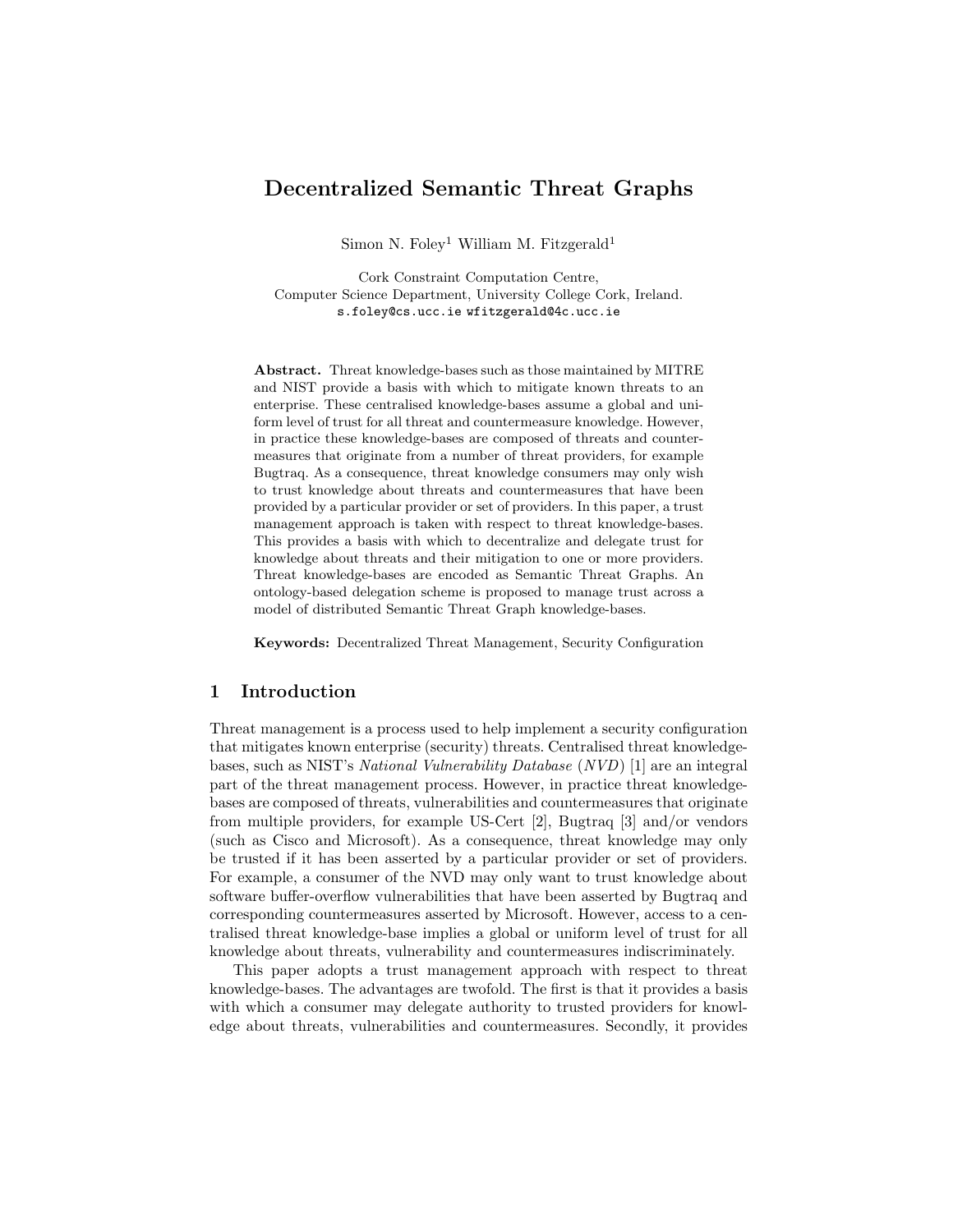a basis to decentralize a threat knowledge-base where trusted threat knowledge may reside with the originating provider and/or be distributed across other trusted provider threat knowledge-bases.

Threat Trees/Graphs, such as [20, 28, 29], are used to represent, structure and analyse what is known about threats and their countermeasures. In this paper, threat knowledge-bases are encoded as Semantic Threat Graphs [20]. We argue that using an ontology-based framework provides a natural approach to constructing, reasoning about and managing decentralized Semantic Threat Graphs. An ontology provides a conceptual model of a domain of interest. It provides a framework for distributed and extensible structured knowledge founded on formal logic [7]. In recent years, research in computer security has seen an increase in the use of ontologies. For example, ontologies have been applied to the areas of information security (common security vocabulary) [24], security management (threats, vulnerabilities and countermeasures) [17], access control [15], policy management [25] and trust management [33]. The decentralized Semantic Threat Graphs (ontology fragments) are implemented in OWL-DL, a language subset of OWL which is a W3C standard that includes Description Logic reasoning semantics [30].

Distributed fragments of Semantic Threat Graphs that are naturally composable under the open-world assumption, provide a unified view of the threat-based domain. Ontologies provide for separation of concerns, whereby consumers and providers of threat-based knowledge can be separately developed, with reasoning and deployment over their composition done locally. It also means that information about new threats, vulnerabilities and countermeasures can be incorporated as new facts within existing Semantic Threat Graph knowledge-bases.

The paper is outlined as follows. Section 2 provides an overview of Description Logic. Section 3 outlines the Semantic Threat Graphs model and an encoding of standards of best practice for threat mitigation. Section 4 describes the delegation scheme used to manage trust across a model of distributed threat knowledge-bases. A model for decentralized Semantic Threat Graphs is presented in Section 5. Section 6 provides use case scenarios that demonstrate how the approach may work in practice. Related research is discussed in Section 7.

# 2 Description Logic and Knowledge-Bases

The Description Logic  $\mathcal{SHOLN}^{(\mathcal{D})}$  is a decidable portion of First Order Logic that can be used to represent and reason about application knowledge and is commonly implemented as OWL-DL [7]. Knowledge is described in terms of concepts about individuals and their relationships. For example, suppose that concept DOS describes denial of service threats and concept TCPcntr describes TCP-stack based countermeasures such as syn-cookie and syn-cache, then the concept

#### $(\exists_1\,mitiques.$ DOS)  $\sqcap$  TCPcntr

can be considered to characterize TCPcntr countermeasure concepts that mitigate denial of service threats. In this case mitigates is a property that has been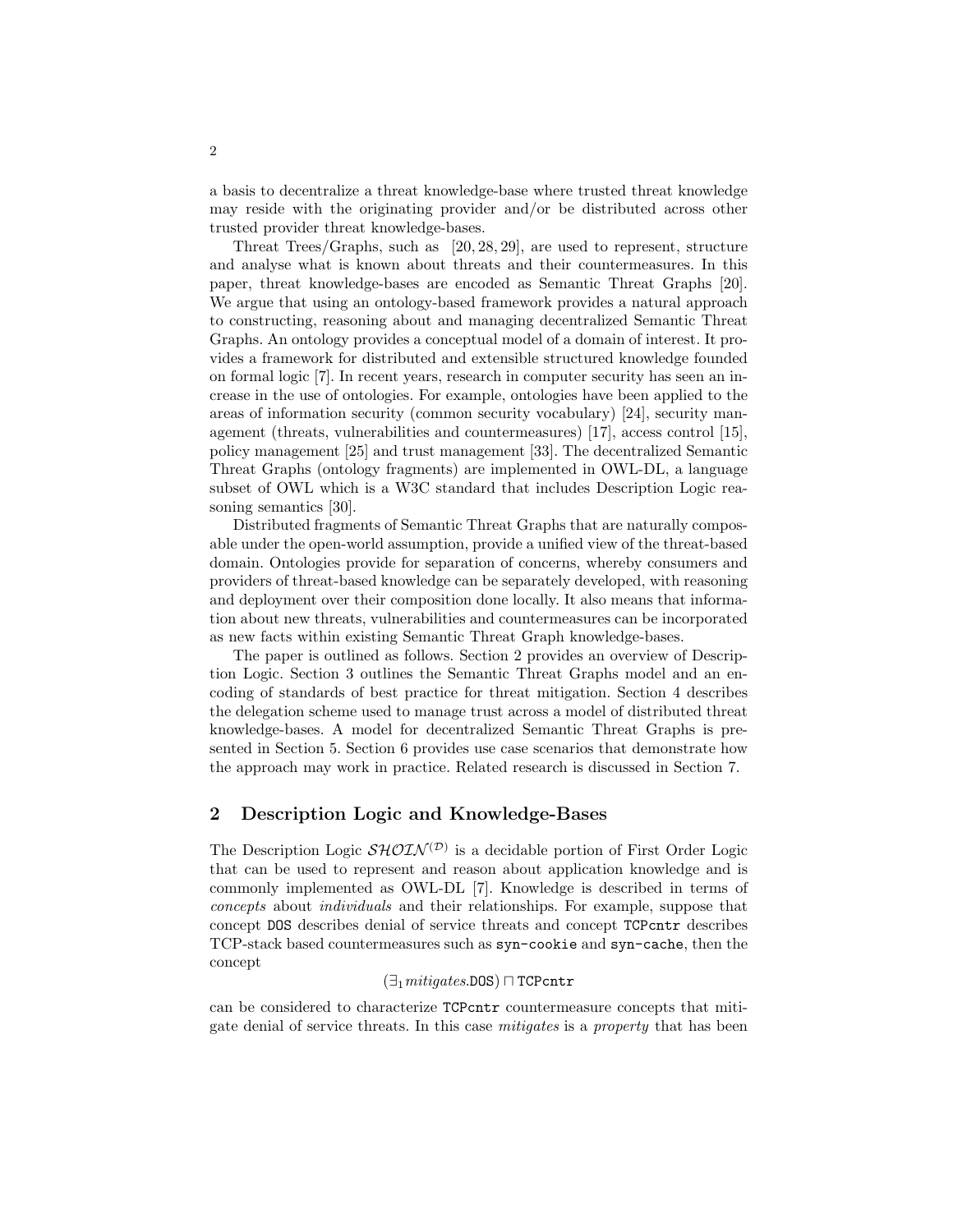defined between DOS threats and countermeasures. For example, the individual countermeasure syn-cache is related (property mitigates) to the individual DOS threat syn-flood. A Description Logic concept corresponds to a unary predicate; intuitively, it represents a set, and concept conjunction  $(\Box)$  and disjunction  $(\Box)$ provide set intersection and union, respectively. A Description Logic property (role) corresponds to a binary predicate. The concept  $(\exists_{\geq 1} p.\phi)$  defines individuals related to at least one individual of concept  $\phi$  via property p.

A knowledge-base comprises a terminological component, hereafter referred to as its TBox, and an assertional component (its  $ABox$ ). In addition to describing concepts, a TBox may define concept and property relationships. These are given as axioms of the form  $\phi_1 \subseteq \phi_2$ , given concepts  $\phi_1$  and  $\phi_2$  and where subsumption ⊑ can be interpreted as subset. For example, the TBox containing the concepts from the previous paragraph could include the axiom  $DOS \n\sqsubseteq$  Threat, indicating that denial of service is a kind of threat. Property subsumption axioms may similarly be defined, which we also represent as  $\phi_1 \subseteq \phi_2$  if no ambiguity arises.

#### 3 Semantic Threat Graphs

Semantic Threat Graphs [20], a variation of the traditional Threat/Attack Tree, are encoded within an ontology-based framework. Figure 1 provides an abstract model for Semantic Threat Graphs and identifies the key concepts and relationships.

Enterprise IT assets are represented as individuals of the Asset concept. An asset may have one or more hasWeakness's (property relationship) that relate to individuals categorised in the Vulnerability concept. Individuals of the Vulnerability concept are exploitable  $(exploitedBy)$  by a threat or set of threats (*Threat* concept). As a consequence, an asset that has a vulnerability is, therefore, also threatenedBy a corresponding Threat. A countermeasure mitigates particular vulnerabilities. Countermeasures are deemed to be kinds-of assets and thus are defined as a subConceptOf Asset.

Semantic Threat Graphs can be used to encode standards and best practices for threat mitigation using firewalls [20]. Mis-configured firewall security configurations have the potential to expose both internal servers and the firewalls themselves to threats. For example, consider the following scenario where a webServer is susceptible to a threat  $_{\text{SynFlood}}$  attack via the vul<sub>WebTCPConnOverflow</sub> weakness. An individual  $\text{val}_{\text{WebTCPconnOverflow}}$  is representative of a weakness in the TCP stack where it is possible exceed the maximum number of socket connections permitted by the TCP protocol due to a syn flood attack [32]. An iptables rule, represented as individual  $iptr_{SynThresholdWeb}$ , mitigates the vulnerability  $\text{val}_{\text{WebTCPConnOverflow}}$  on the Web server (webServer). Note that we use humaninterpretable names (in a typewriter font) for individuals in the ontology as a way of suggesting their meaning. For example, individual  $iptr<sub>SynThresholdWeb</sub>$ represents an iptables rule (iptr) that limits TCP syn packet connections to the Web server (SynThresholdWeb).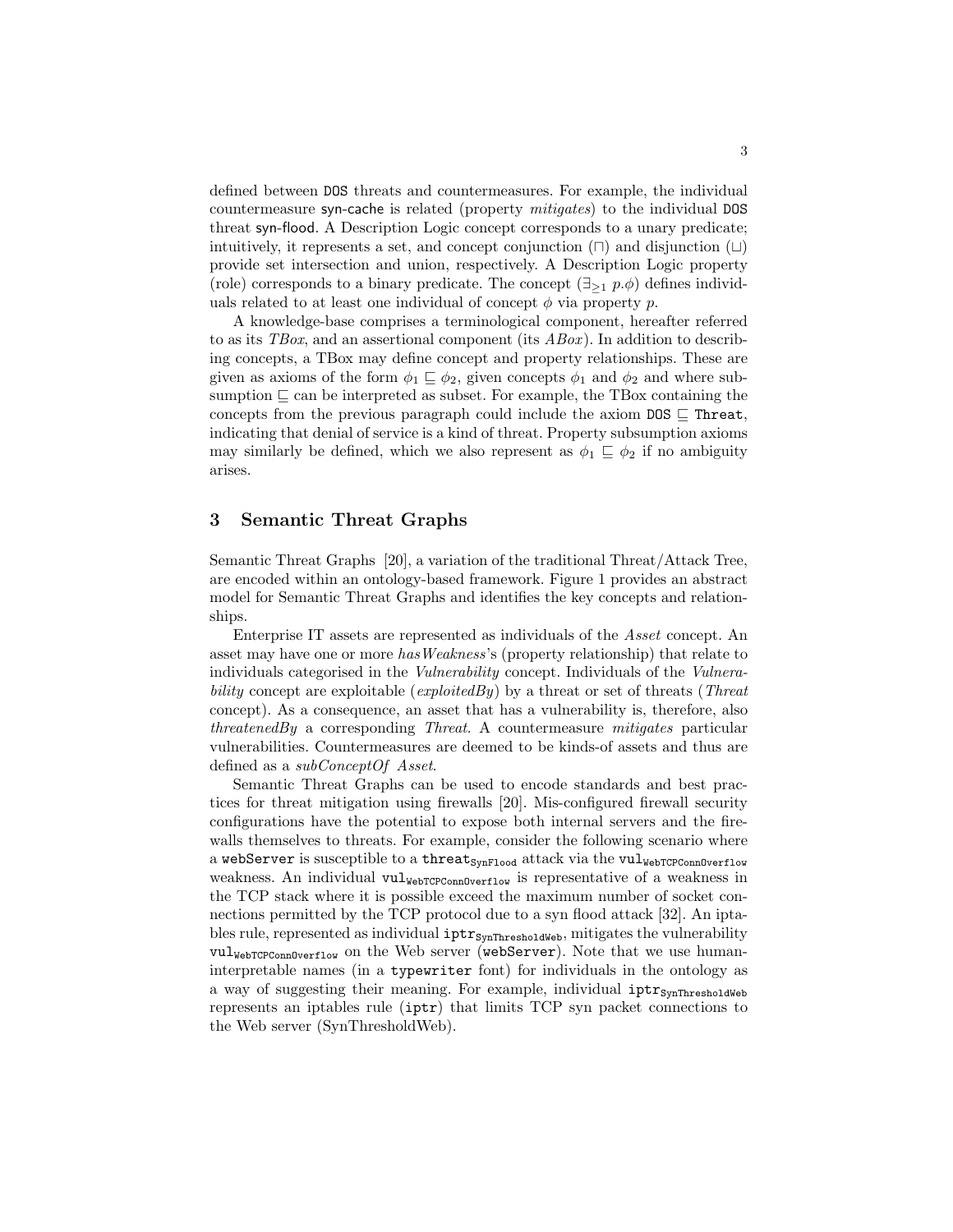

Fig. 1. Abstract Semantic Threat Graph Model.

The Semantic Threat Graph model presented in Figure 1 can be further refined with sub-concepts. For example, the Threat concept can define a number of sub-concepts in accordance with best practice, such as the Microsoft STRIDE standard whereby threats are categorised as (Figure 2): Spoofing identity, Tampering with data, Repudiation, Information disclosure, Denial of service and Elevation of privilege [23]. A similar hierarchy is adopted for the corresponding vulnerability and countermeasure concepts.



Fig. 2. Fragment of Threat Hierarchy.

A best practice standard is a high-level document, written in natural language (typically English text), that defines a set of recommended best practices (countermeasures) to protect sensitive and critical system resources. Best practice standards for network access control, including NIST for secure Web-servers [34] and Internet RFCs for anti-bogon (RFC3330) are encoded as Semantic Threat Graphs (ontologies). How these best practice standards are encoded in terms of Semantic Threat Graphs is described in [20]. For example, Table 1 provides a Semantic Threat Graph interpretation for part of the NIST-800-41 standard [35] for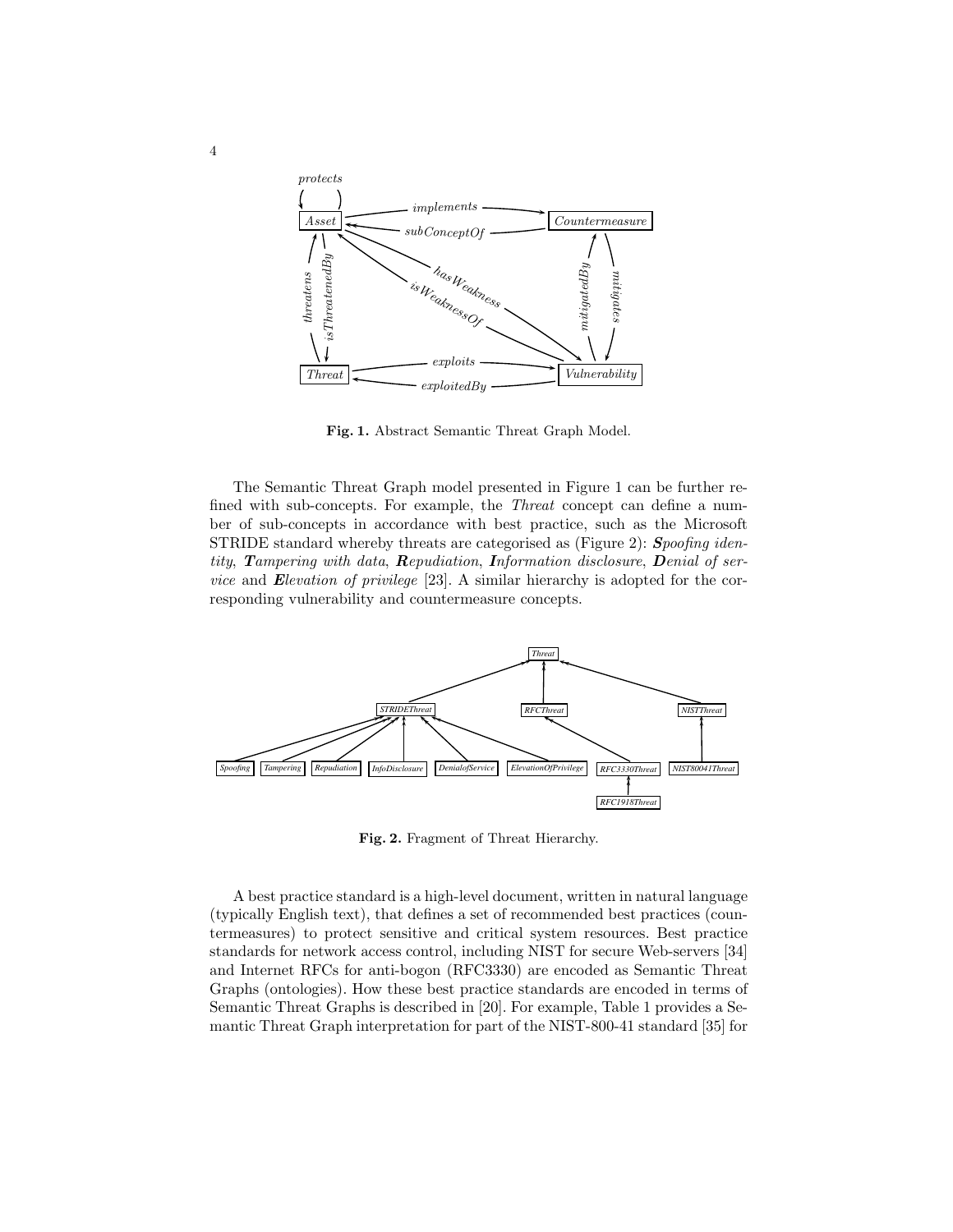firewall configuration. FBP-1 recommends that (spoofed) packets arriving on an external interface claiming to have originated from either of the three RFC1918 reserved internal IP address ranges should be dropped. Such traffic indicates a denial of service attack typically involving the TCP syn flag. Therefore,  $Thread$ individual threat<sub>Inbound192.168.0.0/16SrcIPPkt</sub>, is asserted to be a member of subconcepts Spoofing, DenialOfService and RFC1918Threat. Figure 2 illustrates a partial hierarchy of threats.

| ID | <b>Recommendation Description</b>                                                                                 |                                                                                                                |                                                                      |
|----|-------------------------------------------------------------------------------------------------------------------|----------------------------------------------------------------------------------------------------------------|----------------------------------------------------------------------|
|    | FBP-1 Deny "Inbound or Outbound traffic from a system using a source address that falls within the address ranges |                                                                                                                |                                                                      |
|    | set aside in RFC1918 as being reserved for private networks" [35].                                                |                                                                                                                |                                                                      |
|    | $\operatorname{Thread}$                                                                                           | Vulnerability                                                                                                  | Countermeasure                                                       |
|    | threat <sub>Inbound192.168.0.0/16SrcIPPkt</sub>                                                                   | VUlUnAuthenInbound192.168.0.0/16PktToFW                                                                        | iptr <sub>DropIn192.168.0.0/16SrcIPPktInputChain</sub>               |
|    |                                                                                                                   | ${\rm threat_{\text{Outbound192.168.0.0/16SrcIPPtt}}\rm{vul_{\text{UnAuthenOutbound192.168.0.0/16PttFromFW}}}$ | iptr <sub>DropOut192.168.0.0/16SrcIPPktOutputChain</sub>             |
|    | threat <sub>Inbound192.168.0.0/16SrcIPPkt</sub>                                                                   | $\texttt{vul}_{\texttt{UnAuthenticationInbound192.168.0.0/16PttToHost}}$                                       | $\texttt{iptr}_{\texttt{DropIn192.168.0.0/16SrcIPPttForwardChain}}$  |
|    | threat <sub>0utbound192.168.0.0/16SrcIPPkt</sub>                                                                  | VUlUnAuthenOutbound192.168.0.0/16PktFromHost                                                                   | $\texttt{iptr}_{\texttt{DropOut192.168.0.0/16SrcIPPttForwardChain}}$ |
|    | threat <sub>Inbound10.0.0.0/8SrcIPPkt</sub>                                                                       | $\texttt{vul}_{\texttt{UnAuthenticationInbound10.0.0.0/8PttToFW}}$                                             | iptr <sub>DropIn10.0.0.0/8SrcIPPktInputChain</sub>                   |
|    | threat <sub>0utbound10.0.0.0/8SrcIPPkt</sub>                                                                      | VUlUnAuthenOutbound10.0.0.0/8PktFromFW                                                                         | iptr <sub>Drop0ut10.0.0.0/8SrcIPPkt0utputChain</sub>                 |
|    | threat <sub>Inbound10.0.0.0/8SrcIPPkt</sub>                                                                       | VUlUnAuthenInbound10.0.0.0/8PktToHost                                                                          | iptr <sub>DropIn10.0.0.0/8SrcIPPktForwardChain</sub>                 |
|    | threat <sub>0utbound10.0.0.0/8SrcIPPkt</sub>                                                                      | $\texttt{vul}_{\texttt{UnAuthenOutbound10.0.0.0/8PktFromHost}}$                                                | iptr <sub>DropOut10.0.0.0/8SrcIPPktForwardChain</sub>                |
|    | threat <sub>Inbound172.16.0.0/12SrcIPPkt</sub>                                                                    | $\texttt{vul}_{\texttt{UnAuthenticationInbound172.16.0.0/12PttToFW}}$                                          | iptr <sub>DropIn172.16.0.0/12SrcIPPktInputChain</sub>                |
|    | threat <sub>0utbound172.16.0.0/12SrcIPPkt</sub>                                                                   | $\texttt{full}_{\texttt{UnAuthenOutbound172.16.0.0/12PktFromFW}}$                                              | iptr <sub>DropOut172.16.0.0/12SrcIPPktOutputChain</sub>              |
|    | threat <sub>Inbound172.16.0.0/12SrcIPPkt</sub>                                                                    | $\texttt{vul}_{\texttt{UnAuthenticationInbound172.16.0.0/12PttToHost}}$                                        | $\texttt{iptr}_{\texttt{DropIn172.16.0.0/12SrcIPPttForwardChain}}$   |
|    | threat <sub>0utbound172.16.0.0/12SrcIPPkt</sub>                                                                   | $\texttt{vul}_{\texttt{UnAuthenticationOutput2.16.0.0/12PktFromHost}}$                                         | iptr <sub>DropOut172.16.0.0/12SrcIPPktForwardChain</sub>             |
| ID | <b>Recommendation Description</b>                                                                                 |                                                                                                                |                                                                      |
|    | FBP-2 Deny "Inbound traffic containing ICMP (Internet Control Message Protocol) traffic" [35].                    |                                                                                                                |                                                                      |
|    | $\bar{{\rm The}}$ at                                                                                              | Vulnerability                                                                                                  | Countermeasure                                                       |
|    | threat <sub>ICMPNetworkScan</sub>                                                                                 | $\texttt{vul}_{\texttt{InfoDisclogureICMPReplyPktFromFW}}$                                                     | iptr <sub>DropInICMPPktInputChain</sub>                              |
|    | threat <sub>ICMPNetworkScan</sub>                                                                                 | $\texttt{vul}_{\texttt{InfoDisclosureICMPReplyPktFromHost}}$                                                   | iptr <sub>DropInICMPPktForwardChain</sub>                            |

Table 1. Ontology Extract for NIST-800-41: Guidelines on Firewalls & Firewall Policy.

#### 4 Knowledge Delegation as Subsumption

A (distributed) system may comprise of a number of separately managed knowledge bases. Each knowledge-base is assumed to have a unique name that indicates its controlling/owning principal. We assume that each atomic concept (or property)  $\phi$  syntactically embeds the name  $(\phi)^{\mathcal{N}}$  of the principal that describes the concept (or property). For example, a TBox owned by principal A includes a concept A:DOS where  $(A:DOS)^{\mathcal{N}} = A$ . A principal P has jurisdiction over any concept (or property)  $\phi$  if  $(\phi)^{\mathcal{N}} = P$ ; this means that P is considered to be the original authority on  $\phi$ .

Note that while a TBox may contain concepts originating from different principals, all concepts referenced in a concept expression are required to have the same name. For example,  $(A:Thread \sqcap A:DOS)^{\mathcal{N}} = A$ . This ensures a consistent interpretation for our syntatic approach to referencing (the originator of) concepts. Future research will consider how a permission-naming logic such as [21] can be used to provide a consistent treatment for the originators of a concept such as (A:Threat ⊓ B:DOS).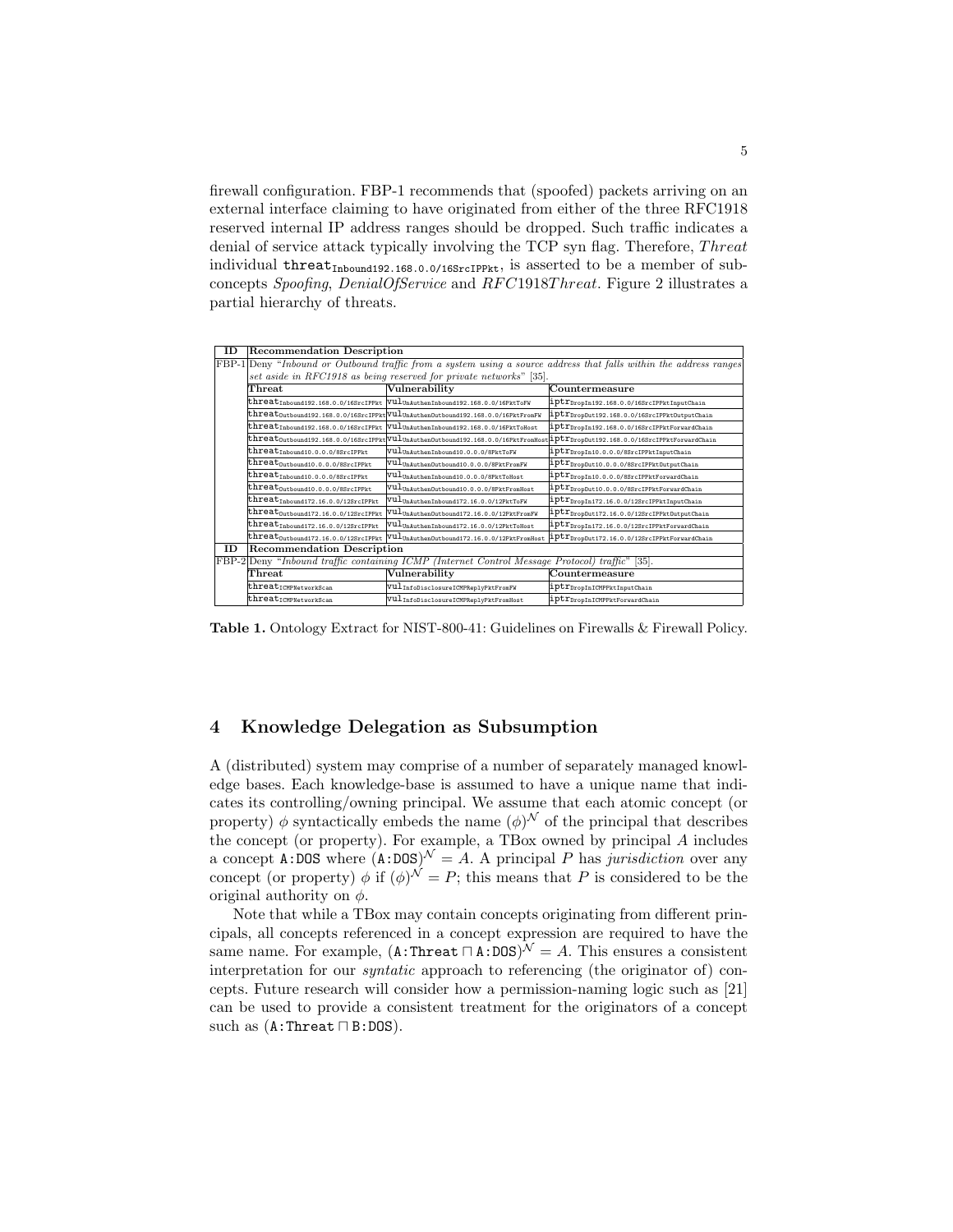Principals may make public assertions about terminological knowledge. A public assertion  $P \approx (\phi_1 \sqsubseteq \phi_2)$  is a statement by principal P about concept (or property) subsumption. For example,  $A \approx (B:DOS \subseteq A:Threat)$  is an assertion by A that its concept of threat includes B's concept of denial of service. These ontology mappings can be used to implement delegation of jurisdiction. Given  $(\phi_1)^{\mathcal{N}} = Q$  and  $(\phi_2)^{\mathcal{N}} = P$  then  $P \not\approx (\phi_1 \sqsubseteq \phi_2)$  is an assertion by P that it trusts Q when it describes  $\phi_1$  to the extent that Q's concept of  $\phi_1$  can be considered as a kind of  $\phi_2$  concept over which P's has jurisdiction. For example, suppose that principal  $B$  provides a vulnerability reporting service, then assertions  $A \approx (B:DOS \subseteq A:DOS)$  and  $A \approx (B:mitigates \subseteq A:mitigates)$  mean that A trusts B's mitigation knowledge for denial of service attacks.

Transitive subsumption in  $\mathcal{SHOLN}^{(\mathcal{D})}$  can be used to reason over chains of delegation statements. For example, public assertion  $B \approx (C:\text{mitigates } \Box$ B: $m$ itigates) indicates that the vulnerability reporting service  $B$  trusts mitigation recommendations provided by a software developer  $C$ . Continuing the example, principal A can use these public assertions to deduce that C:mitigates  $\sqsubseteq$ A:mitigates and thus be happy to trust mitigation recommendations from the software developer.

The following rule defines the conditions under which an arbitrary principal may import, into its TBox, a public assertion (delegation) from P.

$$
P \nvDash (\phi_1 \sqsubseteq \phi_2); (\phi_2)^{\mathcal{N}} = P
$$
  
import  $\phi_1 \sqsubseteq \phi_2$  into TBox

This does not extend the semantics of  $\mathcal{SHOLN}^{(\mathcal{D})}$ , rather, it is a syntactic treatment whereby delegation statements translate to concept axioms that can in turn be reasoned over within  $\mathcal{SHOIN}^{(\mathcal{D})}$ . This treatment is easily modeled within OWL-DL. The URI of an OWL-DL document provides its principal/namespace. A public assertion  $P \approx (\phi_1 \sqsubseteq \phi_2)$  is an ontology document that is trusted to originate from the namespace of  $P$ : this trust can be achieved by  $P$  signing the document. The ontology-import constructor owl:imports is used to import a public assertion that is confirmed to come from a from another namespace.

The assertional component of a knowledge base, hereafter referred to as its ABox, contains assertions about named concept individuals. A concept assertion  $\phi(i)$ , indicates that named individual i is a member of concept  $\phi$ ; a role (property) assertion  $p(i, j)$  indicates that named individual i is related to named individual j under property p. For example, ABox assertion  $DOS(syn-flood)$ describes that individual syn-flood is a DOS threat and ABox role assertion mitigates(syn-cache,syn-flood) describes that the syn-cache countermeasure mitigates a syn-flood threat.

We use a similar naming scheme for individuals whereby  $(i)^{\mathcal{N}}$  indicates a principal/namespace syntactically embedded in the identifier of the individual  $i$ . Principals may make public assertions about individuals. A public assertion  $P \rightarrow \phi(i)$  is a statement by P that named individual i is a member of concept φ. A principal may not make public assertions about ABox knowledge (concept and individual) that is not under its jurisdiction. However, a principal may use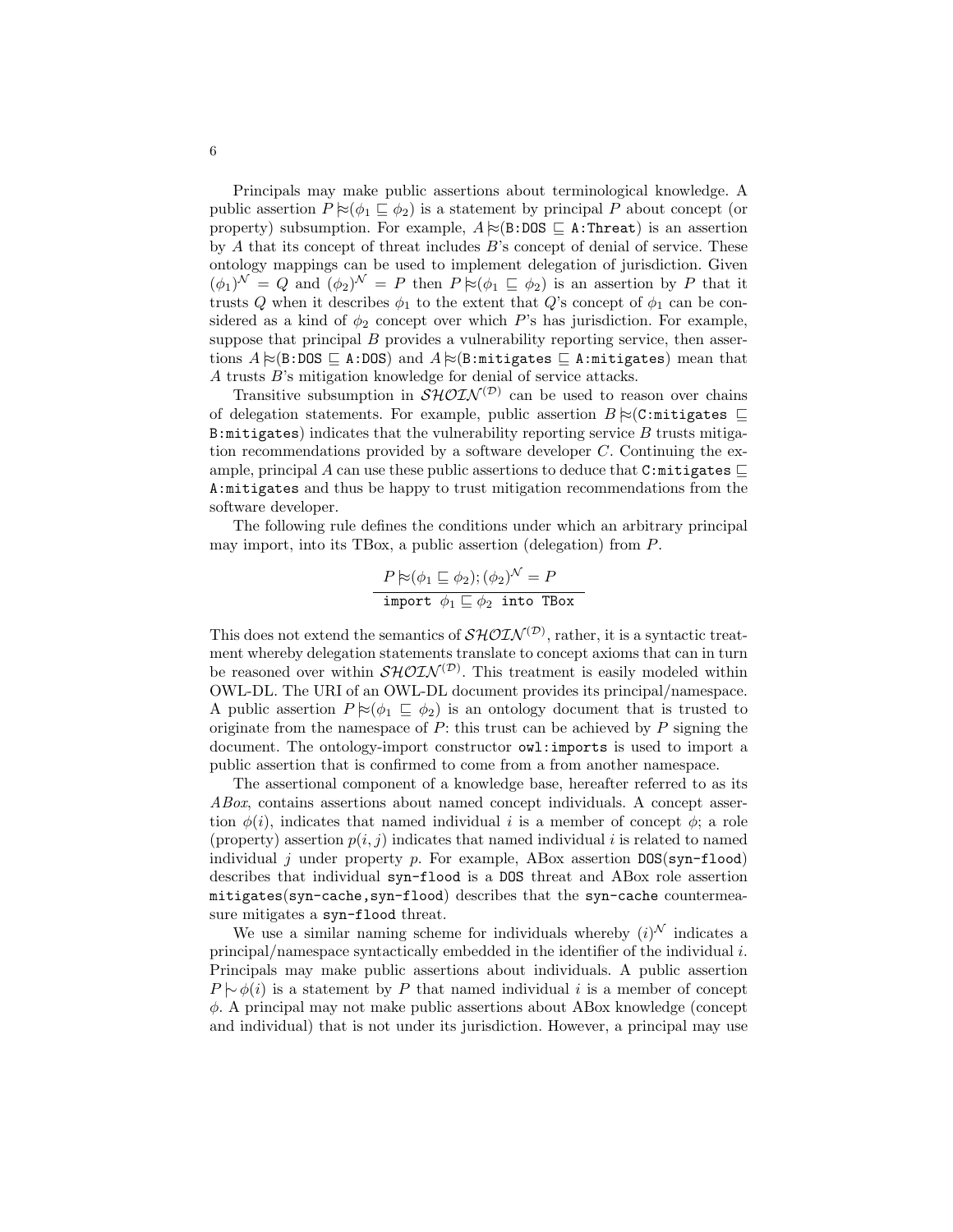subsumption to infer ABox knowledge that is effectively under the jurisdiction of others. The following rule defines the conditions under which an arbitrary principal may import, into its ABox, a public assertion from P about a named individual i and concept  $\phi$ .

$$
P \triangleright \phi(i); (\phi)^{\mathcal{N}} = (i)^{\mathcal{N}} = P
$$
  
import  $\phi(i)$  into ABox

A similar rule can be defined for public ABox property assertions.

Continuing the above example,  $B \sim (B:DOS(B:syn-flood))$  is a statement by the vulnerability reporting service B that B:syn-flood is a B:DOS threat. On importing this ABox assertion and the TBox assertion  $A \approx (B: DOS \subseteq A: DOS),$ it is possible for A to deduce A:DOS(B:syn-flood), that is, B:syn-flood is an A:DOS threat.

These public ABox assertions are a syntactic treatment that do not extend  $\mathcal{SHOIN}^{(\mathcal{D})}$ . In practice, OWL-DL individuals include reference to their namespace (principal) and a public ABox assertion  $P \rightarrow \phi(i)$  is an ontology document that has been signed by its originator P and a valid  $\phi(i)$  can be imported into another ontology using the owl:imports constructor.

In general, a public TBox assertion  $P \approx (\phi_1 \sqsubseteq \phi_2)$  is effectively a delegation certificate that can be understood as a statement  $P \approx (\phi_2 \supset \phi_1)$  in a delegation logic such as [4], where  $\phi_1$  and  $\phi_2$  are unary (or binary) predicates that refer to static principals  $(\phi_1)^{\mathcal{N}}$  and  $(\phi_2)^{\mathcal{N}}$ , respectively. A public ABox assertion  $P \mid \sim \phi(i)$ is a signed value of type  $\phi$  that can be effectively considered to be a form of a signed permission that cannot be forged by another principal that does not hold jurisdiction.

Note that for ease of presentation, delegation of trust is assumed transitive. Non-transitive trust can be incorporated into the model, for example, by adding a SPKI-style [16] delegation-bit to delegation certificates. Alternatively, a KeyNote-style [12] Action Authorizers concept could be added to the ontology to constrain the delegation.

#### 5 Delegation in Semantic Threat Graphs

A decentralized Semantic Threat Graph (STG) uses subsumption to model the delegation of jurisdiction over (potentially distributed) fragments of a Semantic Threat Graph. These fragments can include concepts such as *Vulnerability*, Threat and Countermeasure, assertions about membership of these concepts and assertions about properties between the concepts. In this section, we outline how the delegation involving these fragments is encoded using subsumption; Section 6 will provide complete examples of decentralized Semantic Threat Graphs.

STG Concept Delegation. Subsumption is used to define delegation of Threat, V ulnerability and Countermeasure concepts between principals. For example,

 $Y \approx X : DenialOfService \sqsubseteq Y : Thread$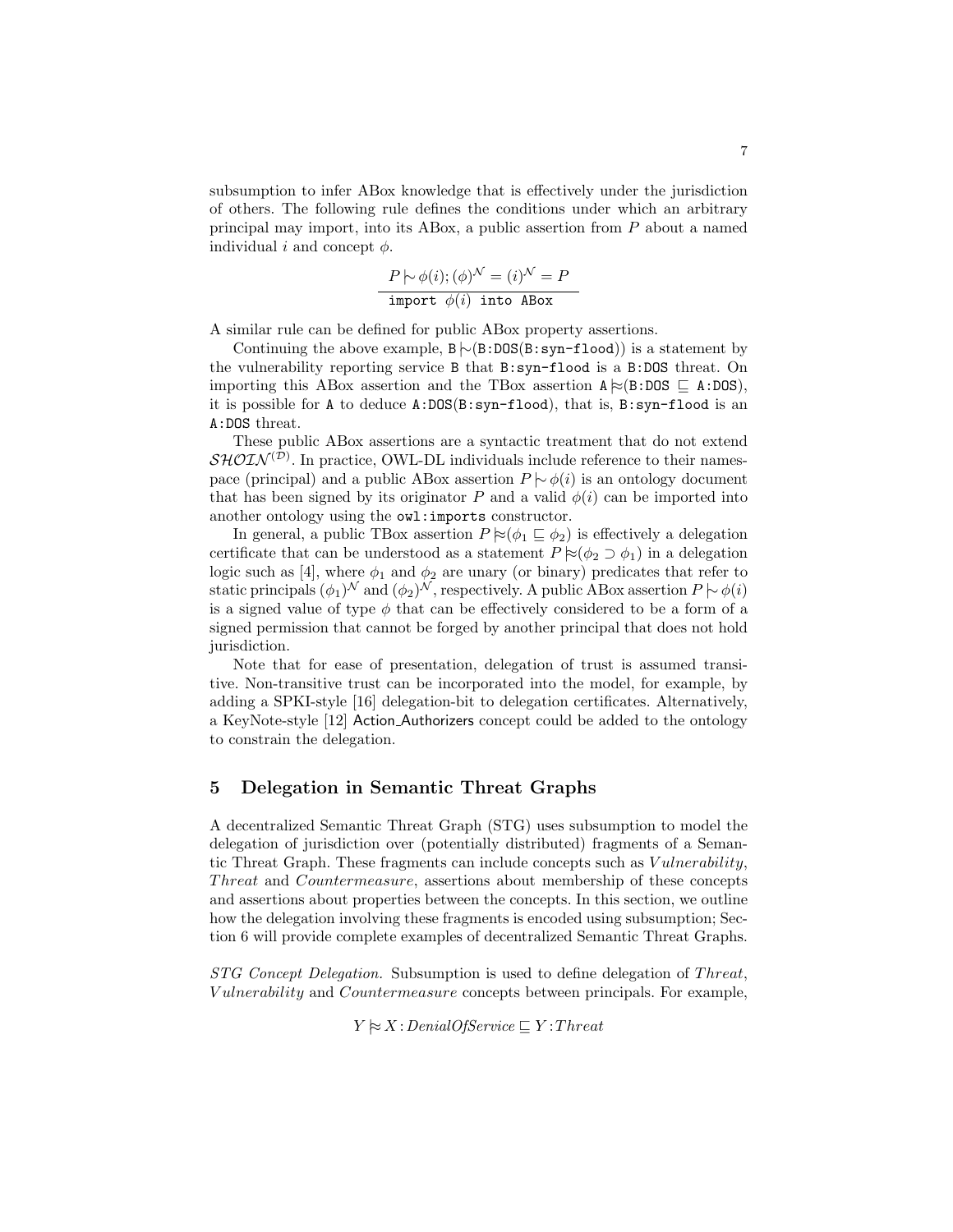defines that principal Y trusts principal  $X$ , concerning the identification (naming) of denial of service attacks. Suppose that  $X$  in turn asserts

# $X \sim X : DenialOfService(X : \text{thread}$ <sub>SynFlood</sub>)

that is, X:threat<sub>SynFlood</sub> is a *DenialOfService* individual, as identified by X. In this case, as a result of the delegation by subsumption above, principal  $Y$  can safely deduce that

$$
Y: Thread(X:thread_{SynFlood})
$$

that is,  $X$ : threat<sub>SynFlood</sub> can be identified as an individual of Y's Threat concept. Similar assertions can be made about other Semantic Threat concepts including *Vulnerability* and *Countermeasure*.

STG Property Delegation. Like concepts, properties can be hierarchical, and over which, principals may make jurisdiction assertions. For example, the property delegation

 $Y \approx X$ : exploits  $\sqsubseteq Y$ : exploits

is a statement by  $Y$  that it is willing to trust properties from the knowledgebase of X that relate how vulnerabilities are exploited by threats. For example, suppose that principal  $X$  asserts

 $X \rightarrow X : exploits(X : \text{thread}_\text{SwFload}, X : \text{vul}_\text{WebTCPConnMax})$ 

then principal Y, trusting X's assertions on exploits (X: exploits  $\subseteq Y$ : exploits) can infer the following statements in its knowledge base.

 $Y:Thread(X:thread_{SynFload}), Y:Vulnerability(X:vul_{WebTCPConnMax}),$  $Y:exploits(X:\texttt{thread}_{SynFlood}, X:\texttt{vul}_{WebTCPconnMax})$ 

STG Property Restriction Delegation. Restrictions ('quantifier' and 'hasValue') can be applied to properties and are used to constrain an individual's membership to a specific concept. A property restriction effectively describes an anonymous or unnamed concept that contains all the individuals that satisfy the restriction. For example, principal Y asserts

 $Y \approx (\exists_{\geq 1} X : exploits.X : Vulnerability \sqsubseteq Y : Thread)$ 

meaning that threat individuals that are members of an unnamed threat concept  $\exists_{\geq 1} X : exploits.X:Vulnerability defined within principal X's knowledge-base$ are considered as trusted individuals of concept  $Y: Thread$  in principal Y's knowledge-base.

A 'hasValue' restriction, denoted by ∋, describes a set of individuals that are members of an anonymous concept (domain) that are related to a specific individual along the range of a given property. For example, in

$$
Y \approx X : exploits \ni X : \texttt{vul}_\mathtt{WebTCPConnMax} \sqsubseteq Y : Thread
$$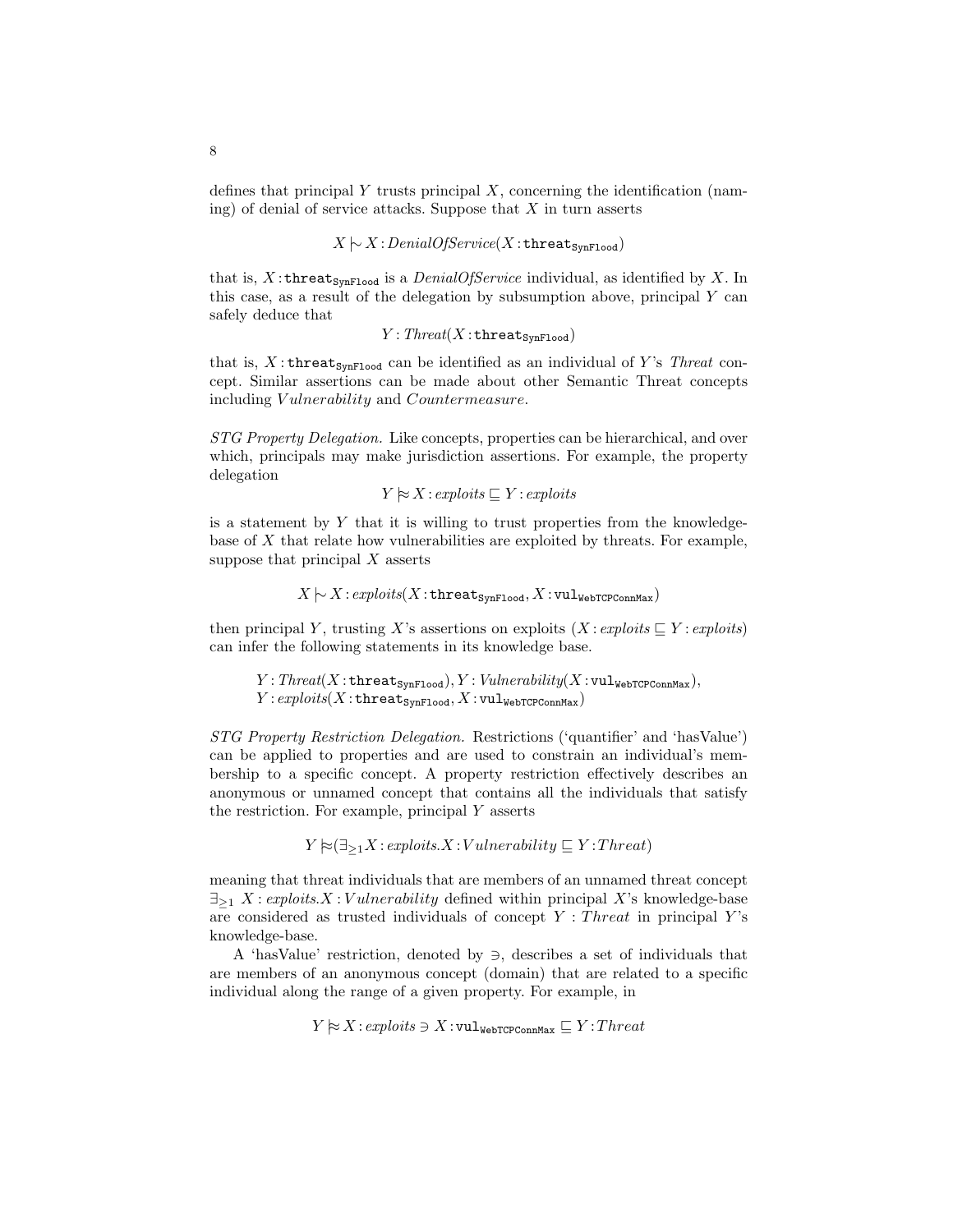$Y$  asserts that it trusts principal  $X$ 's knowledge about threats that exploit the X :  $\texttt{vul}_{\texttt{WebTCPConnMax}}$ . Therefore, threat is X : threat<sub>SynFlood</sub> is considered a threat (a member of concept  $Y: Thread)$  within principal Y's knowledgebase. Note, concept  $X:exploits \ni X: \text{vul}_\text{WebTCPConnMax}$  is a sub-concept of the  $\exists_{\geq 1} X$ : exploits.X : Vulnerability.

### 6 Decentralized Semantic Threat Graphs: Use Cases

In this section, a series of examples are presented in order to demonstrate how decentralized Semantic Threat Graphs may work in practice and in which we identify some potential business usage patterns (Figure 3). We believe this to be an improvement over the current centralised approach where trust between different providers is not discriminated.

Knowledge about threats, vulnerabilities and countermeasures while originating from a number of providers, is typically managed within centralised threat knowledge-bases such as NIST's National Vulnerability Database (NVD) [1]. The advantage of decentralising a threat knowledge-base means that threat knowledge may reside with the originating provider and/or be distributed across other trusted third party providers. A disadvantage of a centralised approach is that it implies on the part of a consumer a global level of trust for all threat knowledge indiscriminately. However, a consumer may only wish to trust threat knowledge that has been provided by a particular provider or set of providers. For example, a consumer of the NVD may only want to trust knowledge about network-based Denial of Service threats that have been provided by US-Cert and corresponding (firewall) countermeasures provided by Redhat. The advantage of a trust management approach is that it provides a basis with which a consumer may delegate authority to trusted providers for threat knowledge. In practice, providers/producers construct fragments of Semantic Threat Graphs and consumers make assertions about the conditions under which they trust the fragments provided by providers. These are defined as a combination of STG Concept, Property and Property Restriction delegation assertions described in the previous section.

Use Case 1. A company (for example,  $ACME$  Inc.) having a consumer role, delegates jurisdiction for knowledge about threats, vulnerabilities and countermeasures to one or more trusted compliance agencies (for example, NIST) having a role of a provider. A compliance agency, having a consumer role in this instance, in turn delegates jurisdiction for knowledge about threats, vulnerabilities and countermeasures to one or more trusted vendors (for example Redhat). A vendor (provider) may then notify the company with respect to Semantic Threat Graph knowledge it has jurisdiction over. The company can import these STG assertions into its knowledge-base and use the knowledge during reasoning. For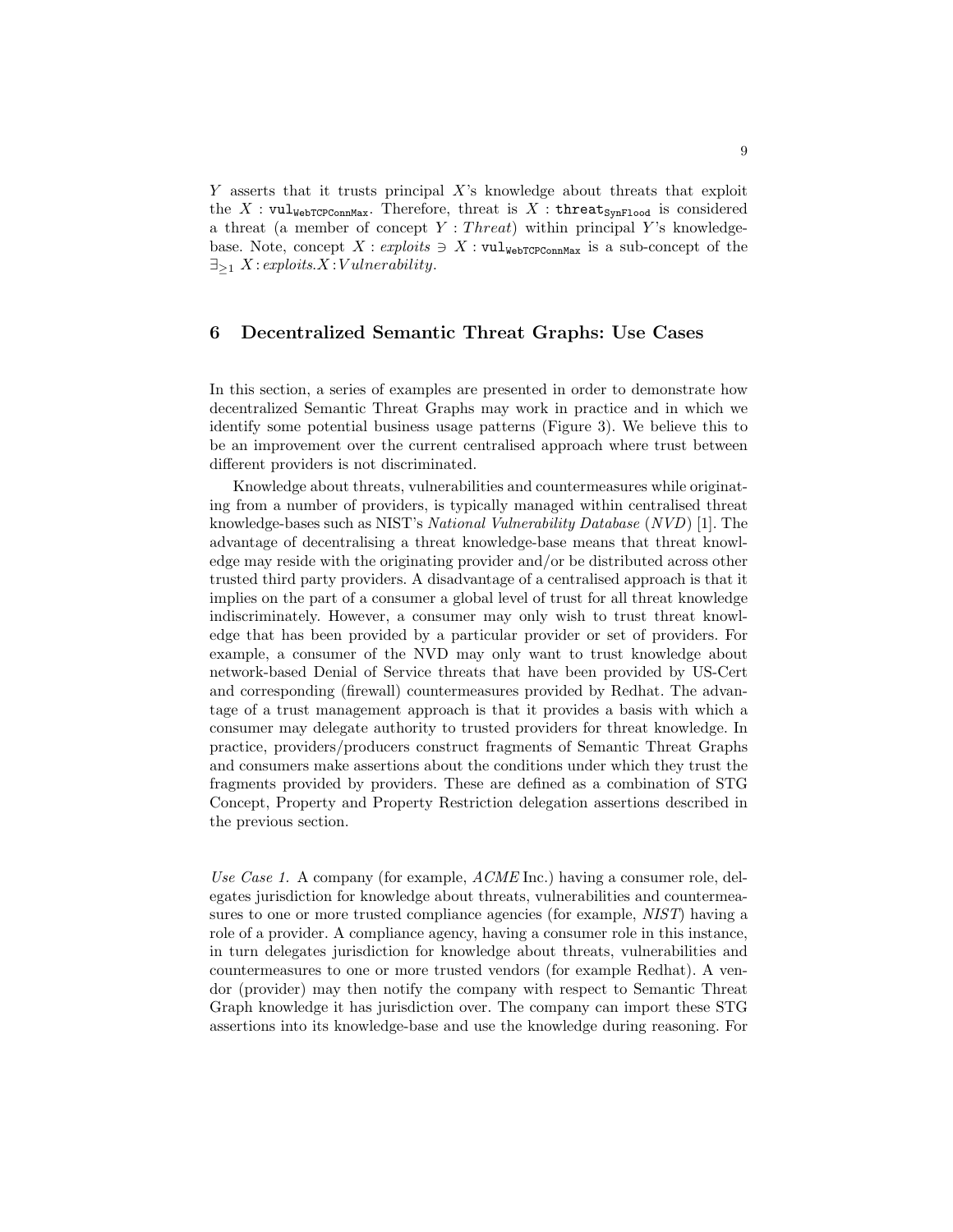

Fig. 3. Example Delegation Usage Patterns.

example, principal ACME asserts:

NIST:NIST80041Threat ⊑ ACME:Threat  $NIST: NIST80041Vulnerability \sqsubseteq ACME:Vulnerability$ NIST:NIST80041Countermeasure ⊑ ACME:Countermeasure  $NIST: exploits \sqsubseteq ACME: exploits$  $NIST:mitigates \sqsubseteq ACME:mitigates$ 

indicating that it trusts countermeasure recommendations made by NIST regarding threats and vulnerabilities that are to be mitigated in order to be be compliant with NIST-800-41 [35] firewall best practice. Note that, when no ambiguity can arise, we drop the turnstile notation "|≈" and "|∼" and infer the principal from the statement.

Principal NIST, in turn, asserts:

NIST:Spoofing ⊑ NIST:NIST80041Threat  $NIST: UnAuthor \sqsubset NIST: NIST80041Vulnerability$  $RH:Spoofing \sqsubseteq NIST:Spoofing$  $RH: UnAuthor \sqsubset NIST: UnAuthor$ RH:IptablesRule ⊑ NIST:NIST80041Countermeasure  $RH:exploits \sqsubseteq NIST:exploits$  $RH:mitigates \sqsubseteq NIST:mitigates$ 

indicating that principal  $RH$  (Redhat vendor) is trusted to specify Linux iptables firewall countermeasures used to mitigate spoofing threats and associated vulnerabilities. Intuitively, the NIST compliance agency has outsourced the instantiation of spoof-based threats and recommended firewall countermeasures to

10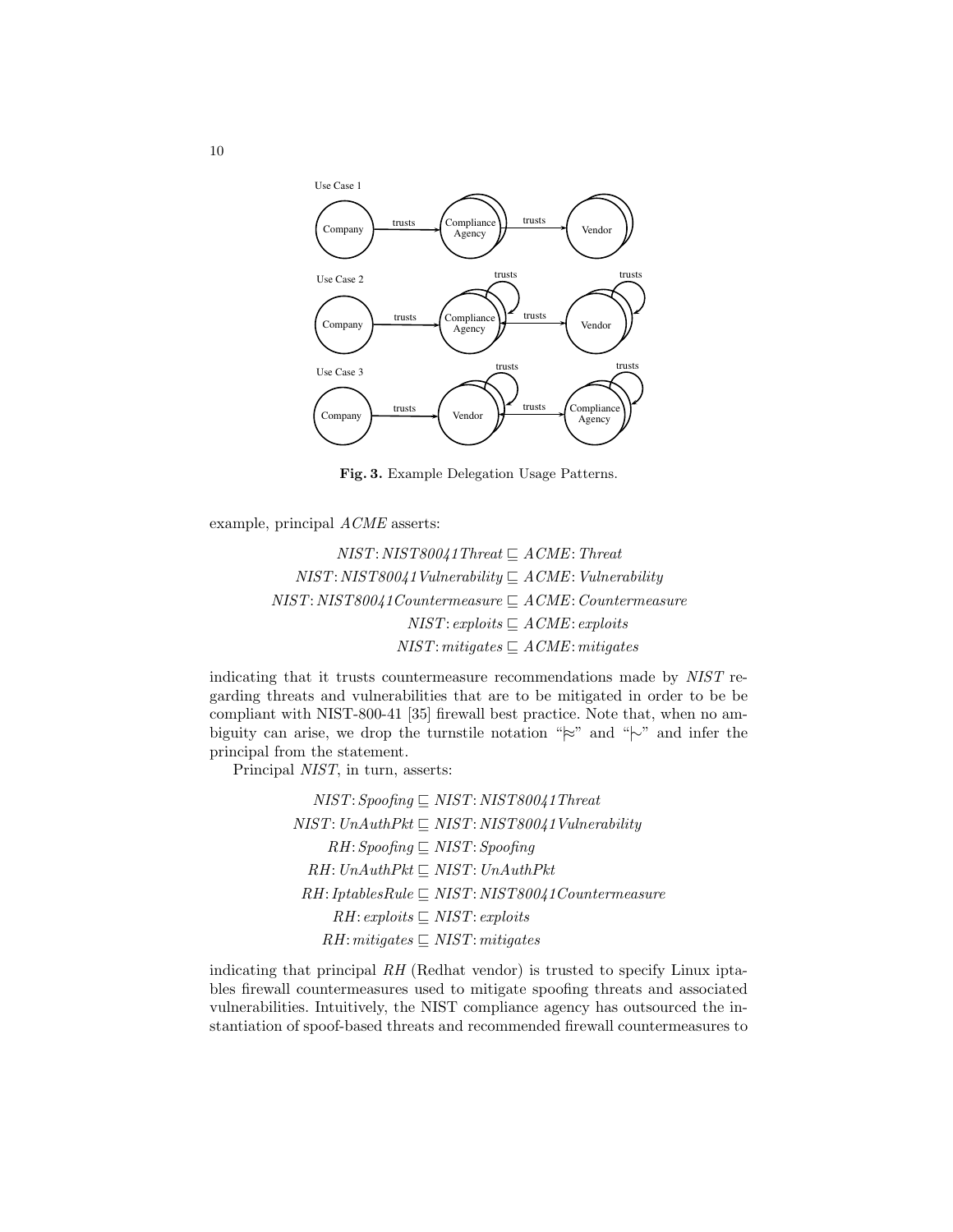Redhat. Note, the delegation statement made by NIST also includes additional knowledge about its threat and vulnerability hierarchy. For example concept NIST: Spoofing is a subsumed by concept NIST: NIST80041 Threat.

Delegation chains (transitive subsumption) constructed in terms of concept and property subsumption can be reasoned over within OWL-DL to establish if received ABox statements are to be trusted and imported. For example, Redhat (principal RH) asserts the following anti-bogon IP spoofing threat information:

 $RH:Spoofing(RH:\mathtt{thread}_{\mathtt{Inbound192.168.0.0/16SrcIPPtt}}),$  $RH: UnAuthPkt(RH: \texttt{vul}_{\texttt{UnAuthorInbound192.168.0.0/16PktToHost}}),$  $RH: IptablesRule(RH: \texttt{iptr}_{\texttt{DropIn192.168.0.0/16SrcIPPttForwardChain}}),$  $RH:exploits(RH:$ threat<sub>Inbound192.168.0.0/16SrcIPPkt</sub>,  $\pmb{R} H \text{:}\texttt{vul}\textsubscript{UnAutomahbound192.168.0.0/16PktToHost}),$  $RH$ :  $mitigates(RH$ :  $\texttt{iptr}_{\texttt{DropIn192.168.0.0/16SrcIPPttForwardChain}}$ ,  $RH$ : VulunAuthenInbound192.168.0.0/16PktToHost)

On receipt of this ABox statement principal  $ACME$  has no prior trust relationship with  $RH$ . However, given the set of known delegation statements,  $ACME$ can form the following delegation (trust) chains.

 $RH:Spoofing \sqsubset NIST:Spoofing \sqsubset NIST: NIST80041Thread \sqsubset ACME: Thread$  $RH: UnAuthPkt ⊆ NIST: UnAuthPkt ⊆ NIST: NIST: 80041Vul ⊆ ACME: Valnerability$  $RH:IptablesRule \sqsubseteq NIST: NIST80041Countermeasure \sqsubseteq ACME: Countermeasure$  $RH:exploits \sqsubseteq NIST:exploits \sqsubseteq ACME:exploits$  $RH:mitigates \sqsubset NIST:mitigates \sqsubset ACME: exploits$ 

As a consequence, ACME can deduce that the ABox mitigation knowledge received from  $RH$  is trusted. It then becomes possible for  $ACME$  to deduce a new concept hierarchy within its local Semantic Threat Graph knowledge-base, for example:

 $RH:Spoofing \sqsubseteq NIST:Spoofing \sqsubseteq NIST: NIST80041Thread \sqsubseteq ACME:Thread$ 

in addition to the following inferred concept membership and property relations:

 $ACME: Thread(RH: \mathtt{thread}_{\mathtt{Inbound192.168.0.0/16SrcIPPtt}}),$  $ACME:Vulnerability(RH:vul<sub>UnAuthenInbound192.168.0.0/16PktToHost),</sub>$  $ACME: Countermeasure(RH: \texttt{iptr}_{\texttt{DropIn192.168.0.0/16SrcIPPktForwardChain}}),$  $ACME: exploits(RH:$ threat<sub>Inbound192.168.0.0/16SrcIPPkt</sub>,  $RH:$ vul $_{\text{UnAuthenticationInbound192.168.0.0/16PktToHost}}),$  $ACME:mitigates(RH: \texttt{iptr}_{\texttt{DropIn192.168.0.0/16SrcIPPttForwardChain}},$  $RH: \texttt{vul}_{\texttt{UnAuthenticationInbound192.168.0.0/16PktToHost}})$ 

Use Case 2. As in the previous use case, a company may delegate jurisdiction for knowledge about threats, vulnerabilities and countermeasures to one or more trusted compliance agencies. However, rather than a compliance agency delegating jurisdiction over threats, vulnerabilities and countermeasures as a collection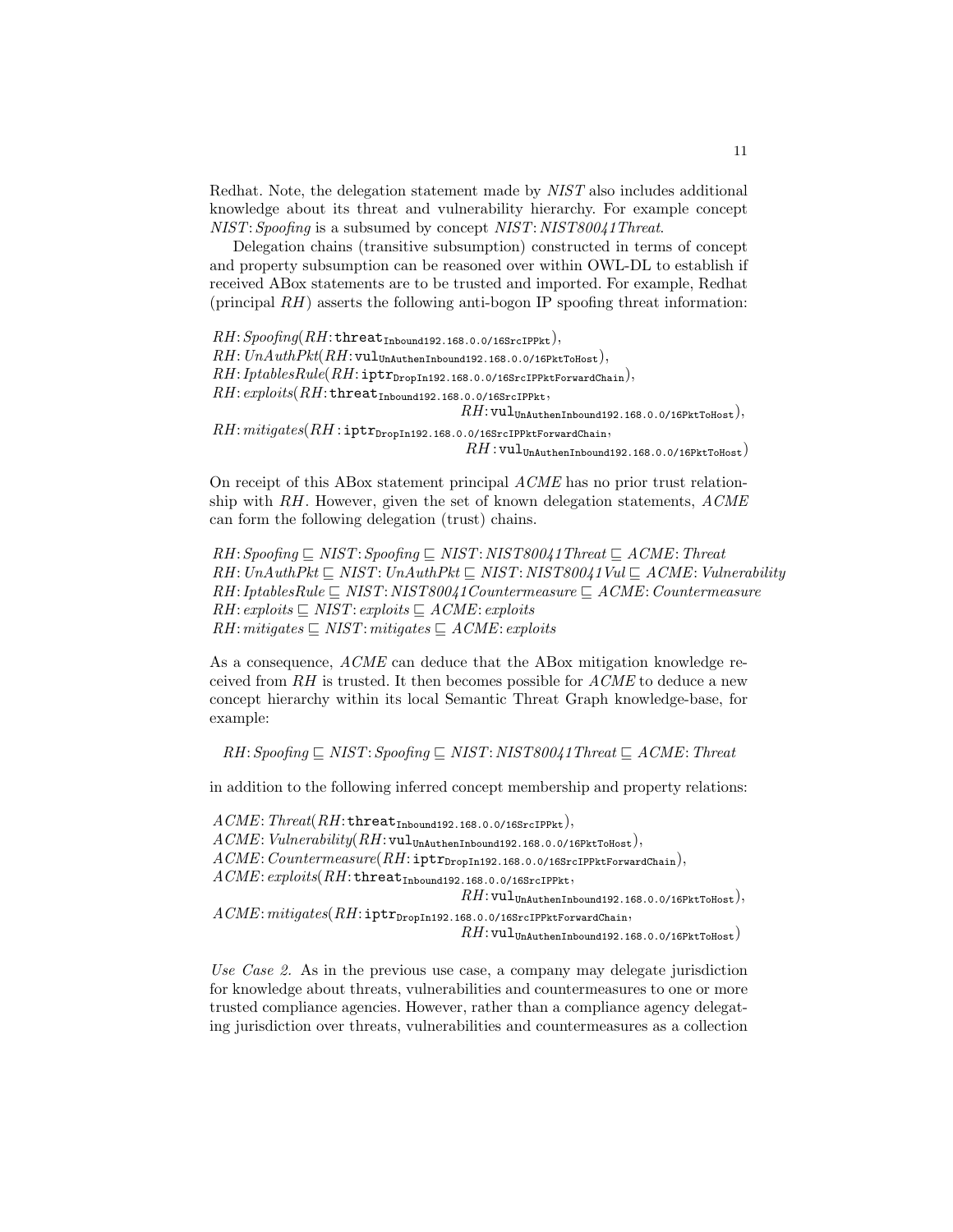to one or more vendors such as Redhat or Cisco, it may instead decide to delegate certain fragments (for example threats) to one or more additional compliance agencies and other fragments (for example countermeasures) to one or more vendors. Vendors in turn may also trust one or more compliance agencies.

In this example, ACME makes the same TBox statement for delegation of jurisdiction to NIST defined in the previous scenario. Principal NIST delegates jurisdiction to CVE (compliance agency) for knowledge about NIST-800-41 spoofing threats and vulnerabilities only.

> NIST:Spoofing ⊑ NIST:NIST80041Threat  $NIST: UnAuthor \sqsubseteq NIST: NIST80041Vulnerability$  $CVE: Spoofing \sqsubseteq NIST: Spoofing$  $CVE: UnAuthor \sqsubset NIST: UnAuthor$  $CVE: exploits \sqsubseteq NIST: exploits$

Principal NIST also asserts the following delegation statement stating that principal RH is trusted for NIST-800-41 based iptables firewall countermeasures.

> $RH:iptablesRule \sqsubset NIST: NIST80041Countermeasure$  $RH:mitigates \sqsubseteq NIST:mitigates$

Note, trust is not bidirectional. Given that  $RH$  has not been given jurisdiction over relevant threats and vulnerabilities with which to make iptables recommendations, it must also delegate jurisdiction to NIST for this knowledge.

> NIST:Spoofing ⊑ RH:Spoofing NIST:UnAuthPkt ⊑ RH:UnAuthPkt  $NIST: exploits \sqsubseteq RH: exploits$

Principal RH receives the following ABox statements from CVE for which it has no prior trust relationship.

 $\label{eq:CKE:Stoofing} CVE \colon Spoofing(CVE \colon \mathtt{thread}_{\mathtt{Inbound192.168.0.0/16SrcIPPkt}}),$  $\label{eq:CKL} CVE\colon UnAuthor(CVE; \verb"vul"_{\verb"UnAuthenticationInbound192.168.0.0/16PttToHost}),$  $\textit{CVE}: exploits (CVE: \texttt{threat}_{\texttt{Inbound192.168.0.0/16SrcIPPtt}},$  $CVE:$ vul<sub>UnAuthenInbound192.168.0.0/16PktToHost</sub>)

Principal RH can form a chain of trust based on its trust for NIST and  $NIST$ 's trust for *CVE*. As a consequence,  $RH$  can define a suitable iptables rule (countermeasure) that mitigates the vulnerability of unauthenticated 192.168.0.0/16 subnet packets exploited by spoofed packets of the same source IP range.

 $RH: IptablesRule(RH: \texttt{iptr}_{\texttt{DropIn192.168.0.0/16SrcIPPttForwardChain}}),$  $RH:mitigates(RH: \texttt{iptr}_{\texttt{DropIn192.168.0.0/16SrcIPPttForwardChain}},$  $CVE:$ vulunAuthenInbound192.168.0.0/16PktToHost)

12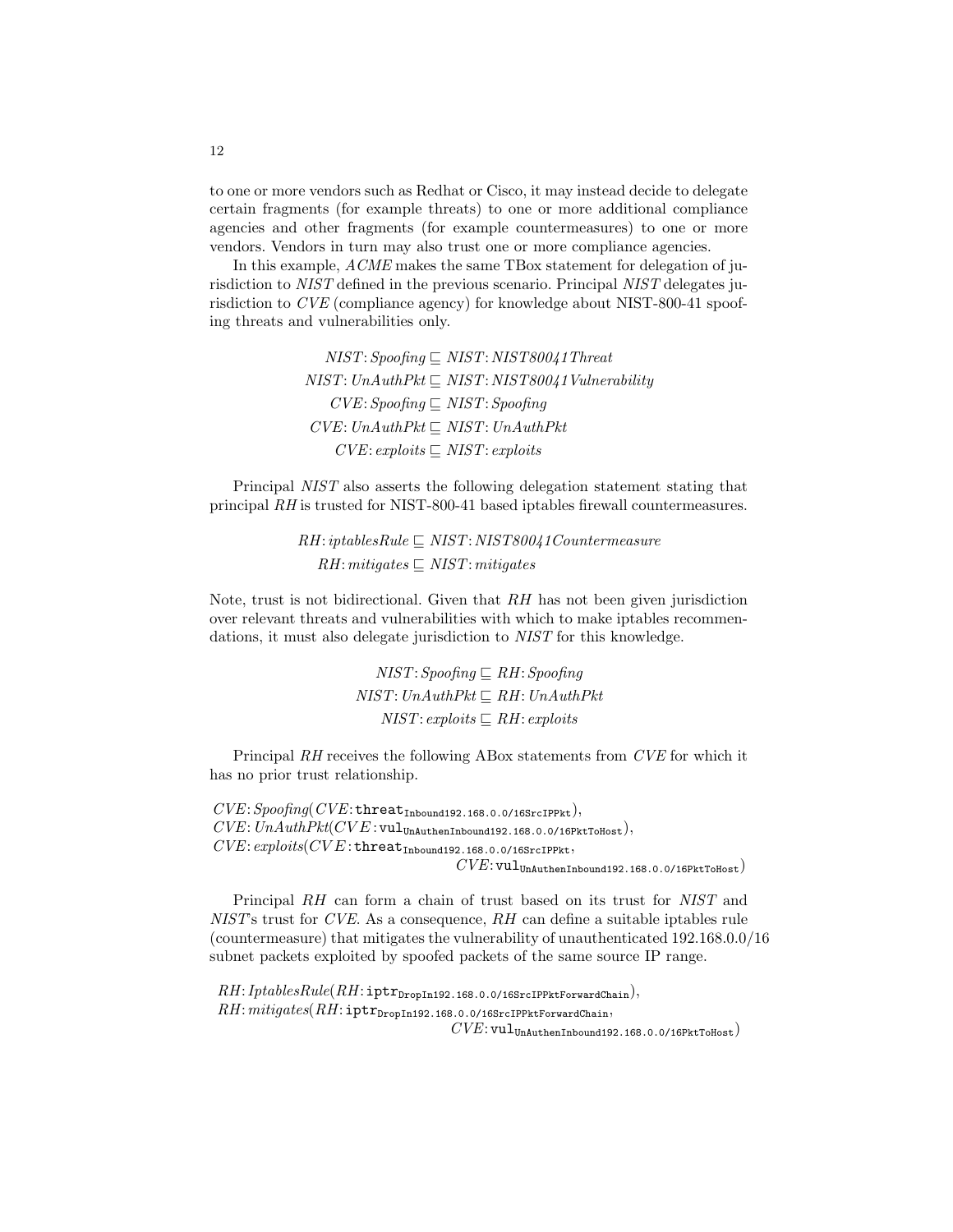Principal ACME in turn receives the following ABox statements from RH for which it has no prior trust relationship.

 $RH:Spoofing(CVE:\texttt{thread}_{Inbound192.168.0.0/16SrcIPPkt}),$  $RH:UnAuthPkt(CVE; \mathtt{vul}_{\mathtt{UnAuthorInbound192.168.0.0/16PktToHost}}),$  $RH\colon\!IptablesRule(RH\colon\!{\tt iptr}_{\tt DropIn192.168.0.0/16SrcIPPttForwardChain}),$  $RH:exploits(CVE:\mathtt{thread}_{\mathtt{Inbound192.168.0.0/16SrcIPPtt}},$  $CVE: \verb|vul|_{\verb|UnAuthenticationInbound192.168.0.0/16PttToHost}|,$  $RH\text{:}mitigates(RH\text{:}\texttt{iptr}_\texttt{DropIn192.168.0.0/16SrcIPPktForwardChain},$  $\mathit{CVE}$ : VU $\mathbf{1}_{\texttt{UnAuthenticationInbound192.168.0.0/16PktToHost}}$ 

Principal ACME can form a chain of trust based on its trust for NIST and NIST's trust for CVE and RH. For example:

 $CVE: Spoofing \sqsubset NIST: Spoofing \sqsubset NIST: NIST80041Thread \sqsubset ACME:Thread$  $CVE: UnAuthorEt \subseteq NIST: UnAuthorEt \subseteq NIST: NIST80041$  Vul  $\subseteq ACME:$  Vulnerability  $RH: IptablesRule \sqsubseteq NIST: NIST80041Countermeasure \sqsubseteq ACME:Countermeasure$ 

Use Case 3. This scenario is a variation of use case 2. A company may trust one or more vendors for Semantic Threat Graph ABox statements where each vendor may in turn trust other vendors and/or compliance agencies for ABox Semantic Threat Graph statements. For reasons of space, we do not provide example TBox delegation statements and Abox statements.

# 7 Related Research

The delegation scheme proposed in this paper is based on managing trust across a model of distributed knowledge-bases. While the model is simple, it closely resembles the OWL-DL approach to modular ontologies [22] using the owl: imports constructor with a URI based namespace. Future research will explore representing and reasoning about distributed trust in other modular Description Logic languages such as [14, 36]. The TBox intensional reasoning provided by existing OWL-DL reasoners is relatively scalable, however, extensional reasoning is poor for medium to large-sized ABoxes.

A large body of research results exist on Trust Management and decentralized authorization systems, for example, [9, 13, 16, 27]. However, there has been little consideration regarding how it might be applied to managing trust relationships across knowledge-bases, which is considered in this paper. In [31], a centralised reference ontology is developed to represent trust requirements. Agarwal and Rudolph [5] present an ontology for SPKI/SDSI certificates. In [5] SPKI names are represented as concept names while public keys are represented as individuals. However, once the ontology is constructed any reasoning over delegation chains for the purpose of compliance checking is performed outside of the ontology framework.

Trust Management systems typically describe policy and authorization in terms of discrete permissions and/or assertions. In this paper, authority (about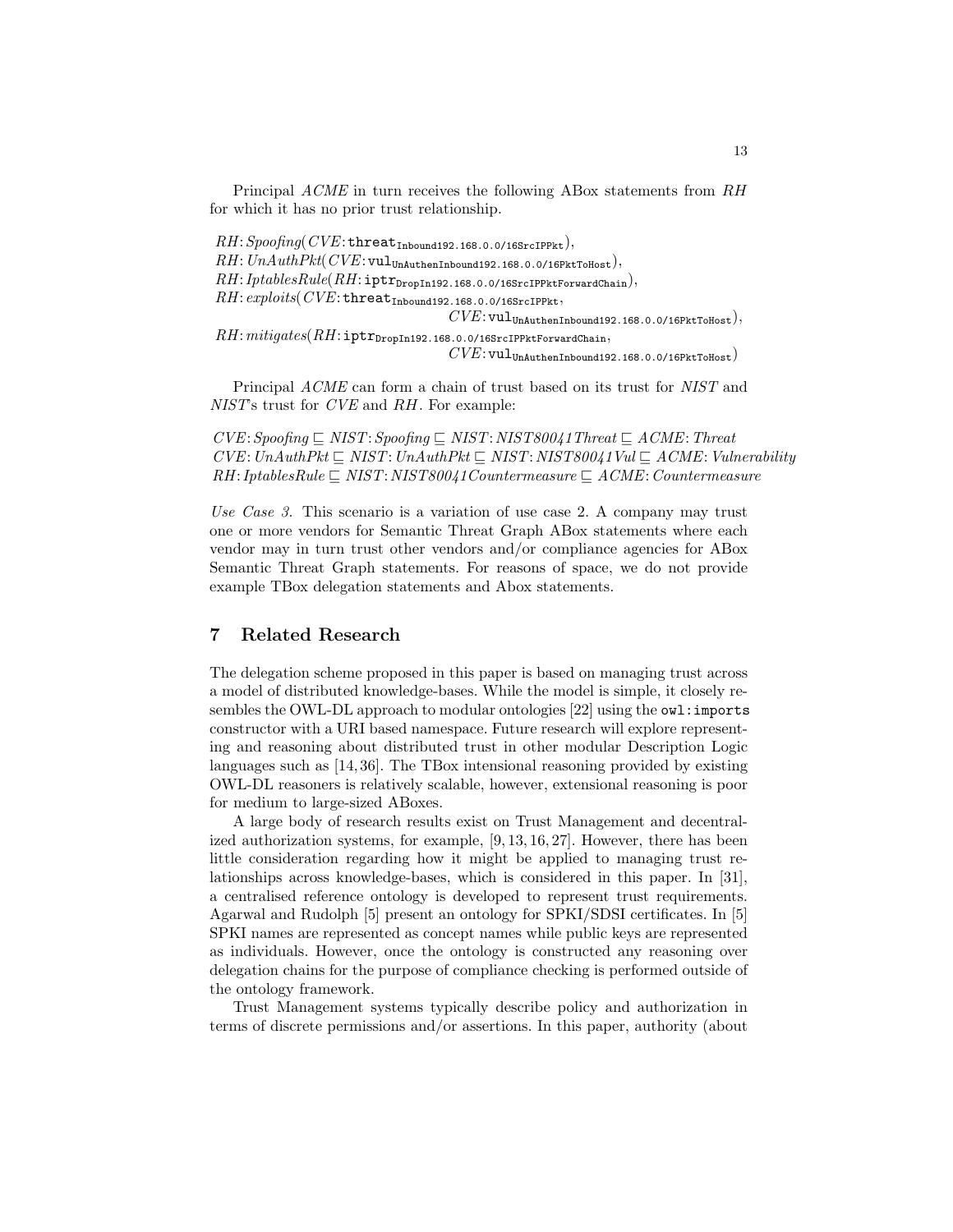STGs) is defined in terms of Description Logic concepts. Description Logic has been used to describe and reason about RBAC [18] and XACML policies [26] with subsumption providing role/authorization hierarchies, but do not consider the jurisdiction that principals may have over the ontologies in their local knowledgebases. Semantic SPKI [6] uses subsumption to define SDSI local name bindings, however an external certificate discovery algorithm implements name reduction. In our paper, public keys are used to uniquely identify principals and their name spaces. Future work will extend this to support SDSI naming, based on the logic described in [21].

The requirements of Distributed Semantic Threat Graphs determined our particular use of Trust Management and effectively corresponds to a conventional compliance check [13]: for a given delegation network, is a principal trusted for some action? This check returns a binary answer and we believe that the model could be extended to support forms of quantitative trust, by incorporating KeyNote-style [12] compliance values or weights [11, 19] in the delegation statements. We also assume that trust is monotonic, for example, it is safe to rely on a Semantic Threat Graph delegation chain provided by a vendor since the model does not permit other principals to make conflicting assertions about concepts that originated from the vendor's namespace. Supporting non-monotonic trust, including inter-policy-conflicts such as [10], is non-trivial and effectively requires synchronization of the distributed ABox/TBoxes. Providing support for distributed ontologies is an active research topic [8]. The extent to which these other forms of reasoning over the distributed ontology are applicable, and could be supported by extending our current model, is a topic for future research.

#### 8 Conclusion

In this paper, a trust management approach is proposed to decentralize and delegate knowledge for threats and their mitigation (encoded as Semantic Threat Graphs) to one or more trusted providers. That is, the ability to trust-manage the (delegation) relationships that may exist between the providers.

The ontology-based delegation scheme used subsumption to model the delegation of jurisdiction over (potentially distributed) fragments of a Semantic Threat Graph. This paper extends the model from [20] — which did not consider the possibility that threat catalogues may originate from different trusted providers — to a decentralized trust model.

In this paper, the Semantic Threat Graphs knowledge-bases comprised of knowledge about standards and best practices for threat mitigation using firewalls. The applicability of the (centralised) approach of encoding numerous bestpractices is demonstrated in [20]. We argue that the effort of decentralizing this cataloging exercise is comparable. Future work will consider constructing Semantic Threat Graphs from additional threat knowledge-bases such as NVD.

Acknowledgements. The authors would like to thank the anonymous reviewers for their valuable feedback. This research has been supported by Science Foundation Ireland grant 08/SRC/11403.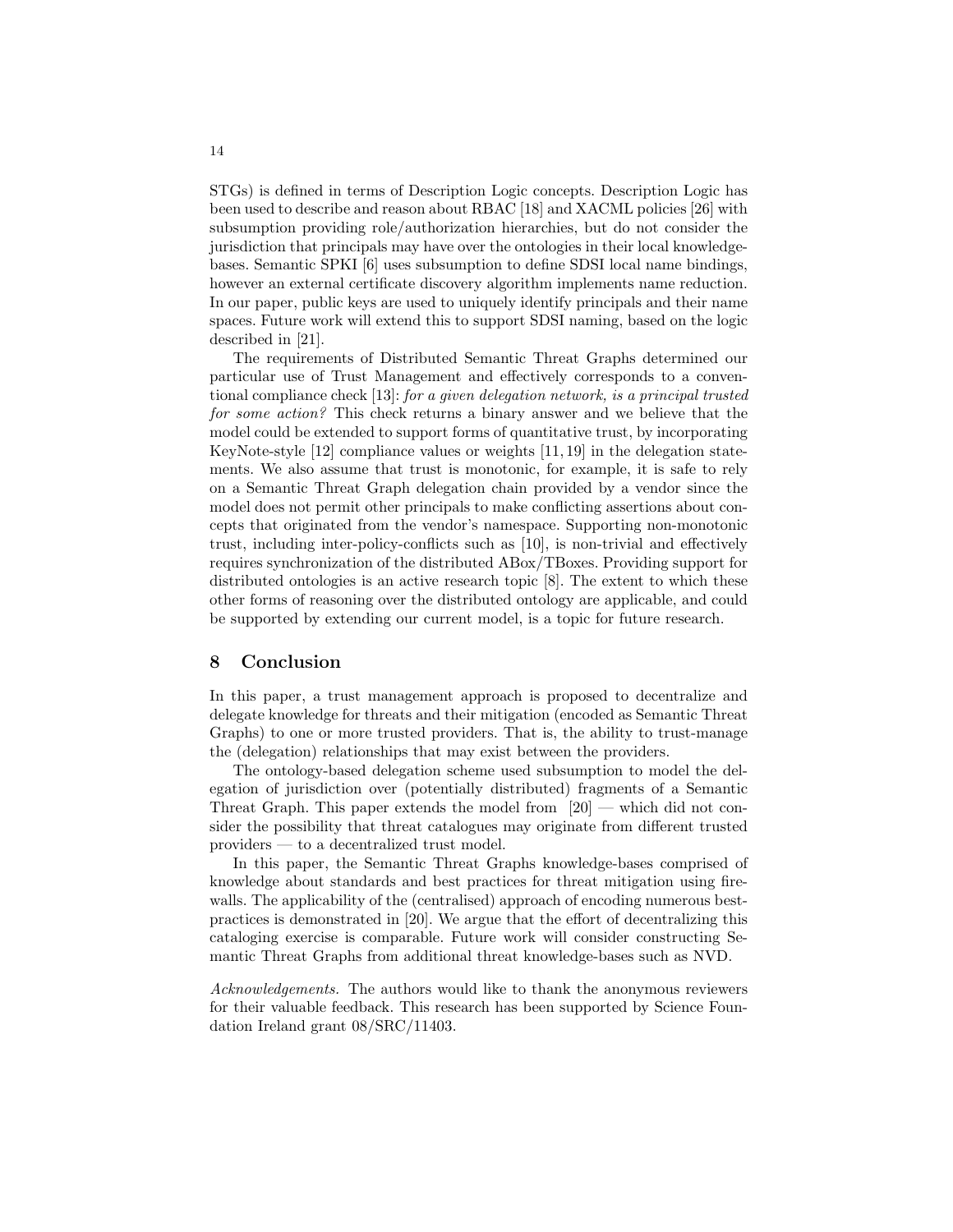#### References

- 1. http://www.nist.gov/
- 2. http://www.us-cert.gov/
- 3. http://www.securityfocus.com
- 4. Abadi, M., Burrows, M., Lampson, B., Plotkin, G.: A calculus for access control in distributed systems. ACM Trans. Program. Lang. Syst. 15, 706–734 (September 1993), http://doi.acm.org/10.1145/155183.155225
- 5. Agarwal, S., Rudolph, S.: Semantic Description of Behavior and Trustworthy Credentials of Web Services. 6th International Semantic Web Conference, Busan, Korea (November 2007)
- 6. Agudo, I., Lopez, J., Montenegro, J.A.: Enabling attribute delegation in ubiquitous environments. Mobile Netw Appl pp. 1–13 (Jul 2008), http://www.springerlink.com/content/q845pp64672m3586/
- 7. Baader, F., Calvanese, D., McGuinness, D.L., Nardi, D., Patel-Schneider, P.: The Description Logic Handbook: Theory, Implementation and Applications. Cambridge University Press (March 2003)
- 8. Bao, J., Voutsadakis, G., Slutzki, G., Honavar, V.: Modular ontologies. chap. Package-Based Description Logics, pp. 349–371. Springer-Verlag, Berlin, Heidelberg (2009)
- 9. Becker, M., Fournet, C., Gordon, A.: Design and semantics of a decentralized authorization language. 20th IEEE Computer Security Foundations Symposium (Jan 2007)
- 10. Bertino, E., Jajodia, S., Samarati, P.: Supporting multiple access control policies in database systems. In: Proceedings of the 1996 IEEE conference on Security and privacy. pp. 94–107. SP'96, IEEE Computer Society, Washington, DC, USA (1996), http://dl.acm.org/citation.cfm?id=1947337.1947353
- 11. Bistarelli, S., Martinelli, F., Santini, F.: A semantic foundation for trust management languages with weights: An application to the rt family. In: Proceedings of the 5th international conference on Autonomic and Trusted Computing. pp. 481–495. ATC '08, Springer-Verlag, Berlin, Heidelberg (2008)
- 12. Blaze, M., Feigenbaum, J., Ioannidis, J., Keromytis, A.D.: The keynote trustmanagement system, version 2 (September 1999)
- 13. Blaze, M., Feigenbaum, J., Lacy, J.: Decentralized trust management. In: Proceedings of the IEEE Symposium on Research in Security and Privacy. pp. 164–173. IEEE Computer Society Press, Oakland, CA (1996)
- 14. Borgida, A., Serafini, L.: Distributed Description Logics: Directed Domain Correspondences in Federated Information Sources. On The Move to Meaningful Internet Systems: CoopIS, Doa, and ODBase, LNCS (February 2002)
- 15. Cuppens-Boulahia, N., Cuppens, F., de Vergara, J.E.L., Guerra, J., Debar, H., Vazquez, E.: An Ontology-Based Approach to React to Network Attacks. 3rd International Conference on Risk and Security of Internet and Systems (CRiSIS), Tozeur, Tunisia (October 2008)
- 16. Ellison, C., Frantz, B., Lampson, B., Rivest, R.L., Thomas, B., Ylonen, T.: SPKI certificate theory (September 1999)
- 17. Fenz, S., Goluch, G., Ekelhart, A., Riedl, B., Weippl, E.R.: Information Security Fortification by Ontological Mapping of the ISOIEC 27001 Standard. 13th Pacific Rim International Symposium on Dependable Computing (PRDC), Australia (December 2007)